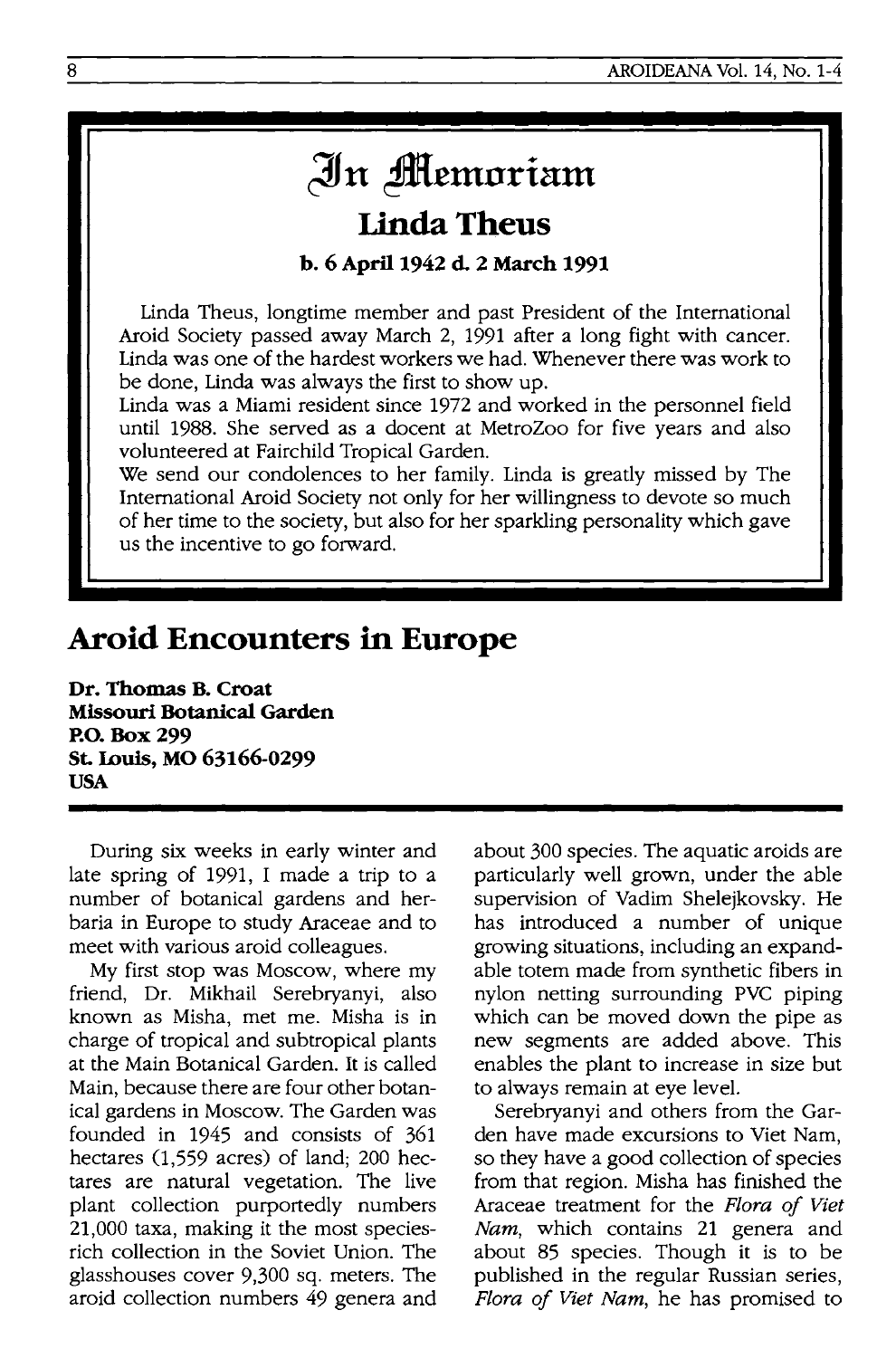publish an edited version in English, together with photographs, in *Aroideana,* sometime in the future. Serebryanyi has also completed a revision of the genus *Pseudodracontium,* recognizing four species.

After visiting the Moscow Main Botanical Garden and the Botanical Garden of the Moscow State University, Misha and I traveled to Leningrad, and then to Kiev to visit two other botanical institutions. In Leningrad, we visited the famous Komarov Botanical Institute, founded in 1713. It consists of 23 hectares and contains the largest herbarium collection in the Soviet Union with 5,770,000 specimens. Many of the herbarium collections are important, especially those of Ludwig Riedel whose original set of material is at Leningrad. The living collection at the botanical garden of this institution consists of 8,435 taxa, and the glasshouses comprise 10,000 sq. meters. The Araceae collection numbers 36 genera and about 200 species, making it the second largest in the Soviet Union (after Moscow). We were shown through the living collections in Leningrad by Nicolai N. Arnautov and his wife, Elena M. Arnautova, curators of the subtropical and tropical plant collections, respectively.

Both the Komarov and the Moscow collection had a number of species in cultivation that I had not previously seen in the United States. These include a number of new species of plants from Viet Nam being described by Serebryanyi, induding a new species of *Aglaonema,* a new *Cryptocoryne,* and others, as well as some very old collections which, to my knowledge, have never before been in cultivation in the United States. One of these, *Philodendron eximium* Schott, apparently has survived in Europe since the middle of the last century. It is a species of unknown origin, but the material seen is a perfect match for the paintings made by Schott that I later studied in Vienna. Some of the collections seen in the Soviet Union have, remarkably, survived the turmoil of World War II, since it is unlikely that they were reintroduced there since their original introduction.

The ice was still thick on the streets of Moscow and Leningrad when we left on the train for Kiev. As we proceeded southward, through Byelorussia (White Russia), the climate changed, and the snow-covered ground gave way to wisps of green, then finally to early spring flowers. The densely wooded landscape became more open, with prairies and more heavily used agricultural land. By the time we were met by a fellow aroider, Natalja Denisjevskaya, at the Kiev Railroad Station in the Ukrainian capitol, all the snow had melted. The Kiev Botanical Garden, at 50" 25' N, is built on a series of hills overlooking the city and the Dnieper River. Founded in 1936, it is the largest of three botanical gardens in Kiev, and was formerly known as the Central Republic Botanical Garden. It has 12,000 plant collections and 5,500 sq. meters of glasshouse space. We were given a tour of the facilities by Dr. Cherevchenko, Director of the Garden. The aroid collection has 37 genera and about 250 species. The Garden is in the midst of a massive building project which will double their greenhouse capacity. The new facilities will include a new central display house, offices, and research facilities. Though we were too early for the best display of flowering, it is obvious that the botanical garden is one of the world's finest. Highlights include a huge collection of lilacs and ornamental fruit trees, many specially trained into various shapes. The aroid collections are well-grown and feature species collected by Dr. Cherevchenko in Cuba, Viet Nam, and Brazil, and by Natalja in Brazil, including a flowering plant of *Rhodospatha blanda*  Schott, a species I had not previously seen alive.

My Russian hosts were very generous with their plants, and by the time I left for Czechoslovakia, my bags were bulging. With my travel visa expiring on the day I departed the Soviet Union and being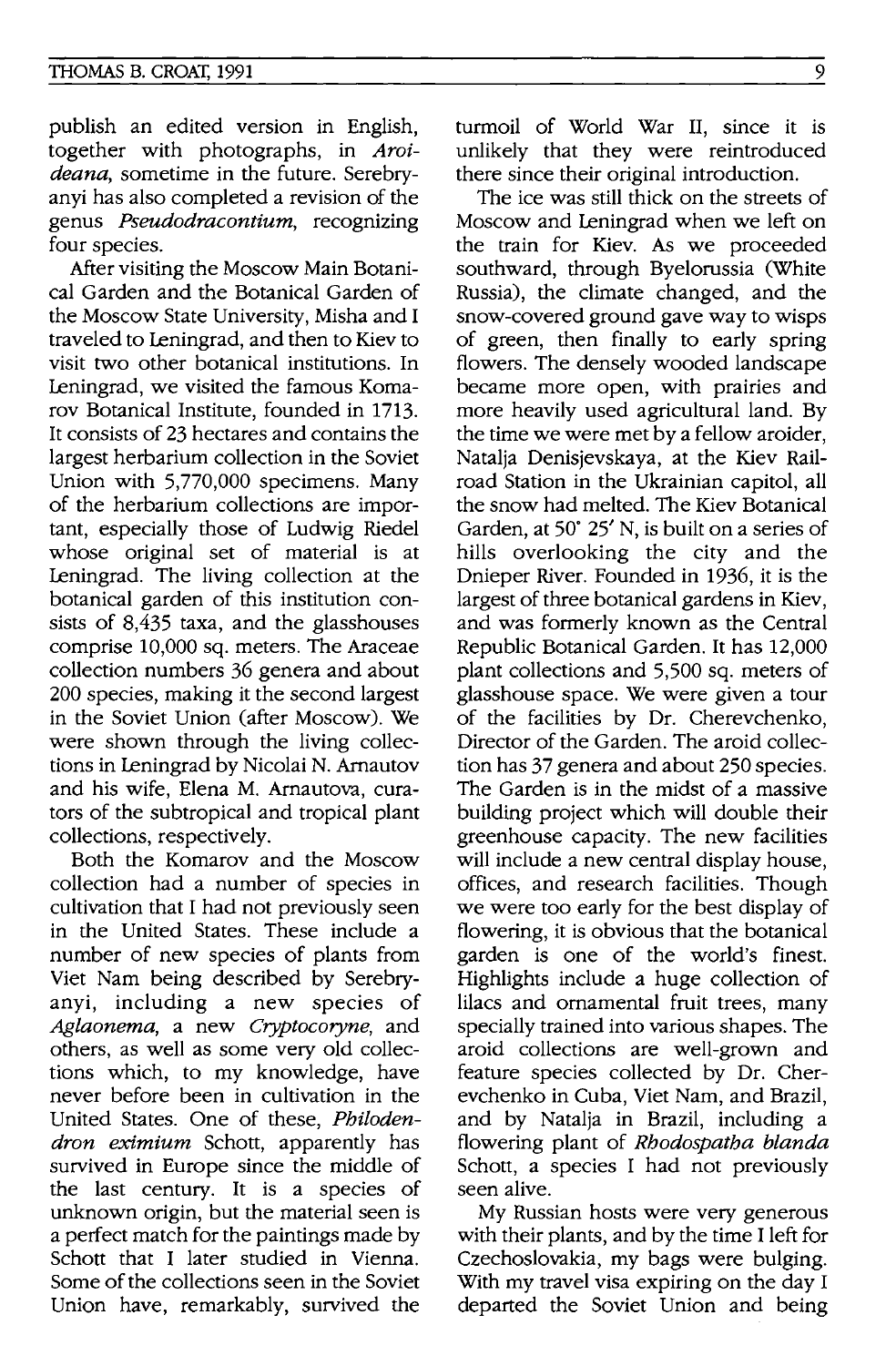unable to get a reservation for the train to Prague, Misha and Natalja worked the cars feverishly once the train arrived to try to find a conductor willing to make accommodations for me. Finding a sympathetic conductor at the last moment, they whistled and I jumped aboard, spending the next 35 hours in the linen car.

In Prague, I stayed with my friend, Jiří (George) Haager. We visited the Charles University Herbarium and Botanical Garden. The Charles University Herbarium does not contain many Araceae, but it is important, along with the other Prague herbarium at nearby Průhonice, for having the first set of Thadeus Haenke (1716-1817) collections. Most of these collections from Central and South America exist nowhere else except in Czechoslovakia. The living collection at Charles University is attractive, although it holds little out of the ordinary specimens.

George also showed me his personal living collection from Mexico, Venezuela, and Ecuador. Like many other citizens of the "captive" nations of eastern Europe, he had few opportunities to travel out of his country. Still, George made the best of trips to Mexico, Venezuela, and Ecuador by gathering a nice assortment of tropical Araceae. It was amazing that on an earlier visit to Prague in 1985, I discovered a new species of *Anthurium* sect. *Pachyneurium* in George's greenhouse that he had collected near the Pacific Ocean in Mexico. That species, *A. sarukhanianum* Croat & Haager, is one of the few species in that particular sect. from Mexico. It has been published in the *Annals of the Missouri Botanical Garden* VoI.78(3).

After a short train ride to Vienna, I worked in the Natural History Museum, studying and photographing the H. W. Schott aroid colored plates and visiting with the director, Dr. Harald Riedl, a past contributor to *Aroideana* and author of the Araceae treatment for the *Flora Iranica.* Though many of these very important Araceae drawings and paint-

ings were photographed and distributed years ago by the New York Botanical Garden, and more recently rephotographed and placed onto microfiche by I. D. C. (Schott, 1984), the color photographs have never been published in their original color. These paintings are meticulously accurate in detail and color. Color, for many species, is critical for identification purposes, and taking my own color photographs was therefore important. Forty rolls of film and three days later, I finished most of the complex New World genera, including most species of *Anthurium, Dieffenbachia, Monstera, Philodendron,* and *Xanthosoma.* 

Since Holy Week intervened in my working schedule, and since all establishments were closed for at least three days, I went to Zagreb, Yugoslavia, to visit with another aroid researcher, Dr. Marija Bedalov, who works with the genus *Arum* in Europe. Marija took me on a tour of the University of Zagreb facilities where she works and teaches, including her laboratory and greenhouses with a small collection of Araceae.

Zagreb is the capitol of Croatia, and being a Croat myself, I had always wanted to visit the country. Though my ancestors were actually Luxembourgers at a time when no family names were in use, the name Croat appeared in baptismal records about the time the Croatian mercenaries were employed by the King of France to put down a rebellion in this, then French province. Though Croatian is a Slavic language, the Croats look mostly Germanic, so I guess I never will know if the Croat name is all I got from the mercenaries!

My next stop was at the Munich Botanical Garden, truly one of the world's finest gardens and home to Josef Bogner and his fantastic aroid collection. The Garden was established in 1914, near the Nymphenburg Palace of the former king of Bavaria. The Garden consists of about 20 hectares and is laid out in a largely systematic manner,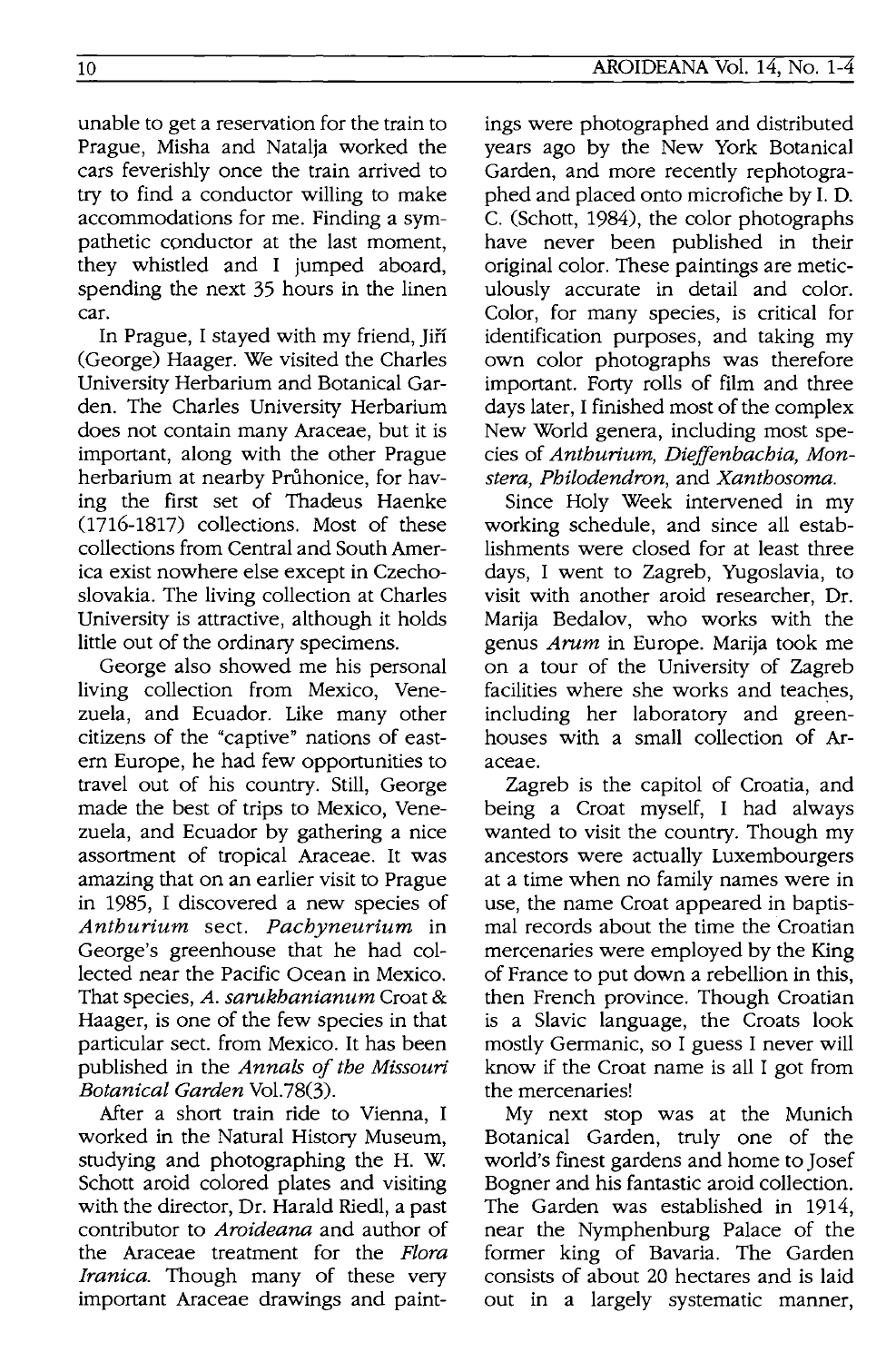characteristic of so many European gardens.

Josef and I potted up most of the collections I brought from the Soviet Union and Czechoslovakia, because they had suffered long enough during the previous two weeks of travel. No matter how many times I visit the Munich collection, I find the stay exciting. Josef has most aroid genera in cultivation, and the display houses have some magnificently well grown specimens. By the time I arrived in Munich, trees were starting to leaf out and several temperate aroids, including *Symplocarpus foetidus*  (L.) Nutt, *Lysichiton americanus* Hulten & H. St. John, and *L. camtschatensis*  Schott were in full bloom.

The next stop was Geneva, where the Garden (officially, the Jardin Botaniques de la Ville de Geneve, Botanical Garden of the City of Geneva) was in full spring bloom with most trees leafed out. The Garden's 18 hectares, founded in 1917.

are under the control of the City of Geneva. There are about 15,000 taxa under cultivation, but the living collection of Araceae is, unfortunately, only modest. The real importance of the Garden is the herbarium, one of the finest in Europe and probably exceeded in importance for Araceae (many old collections and type specimens) only by Kew and Berlin (Croat, 1988). The herbarium is housed deep underground in blast-proof bunkers, hardly a place to enjoy the spring flowers.

After three days of work in the herbarium, I went on to Frankfurt to visit the Palmengarten. Though it was founded in 1869, it is one of the most modern I have seen. **It** purportedly has holdings of 10,000 taxa, but its Araceae holdings are mediocre. It has 50 glasshouses totaling 12,000 sq. meters. Many are large and house specialized collections. The Garden also has beautifully landscaped grounds, a rock garden mountain, and a



Fig. l. Natalja Denisjevskaya and Misha Serebryanyi in Old Kiev.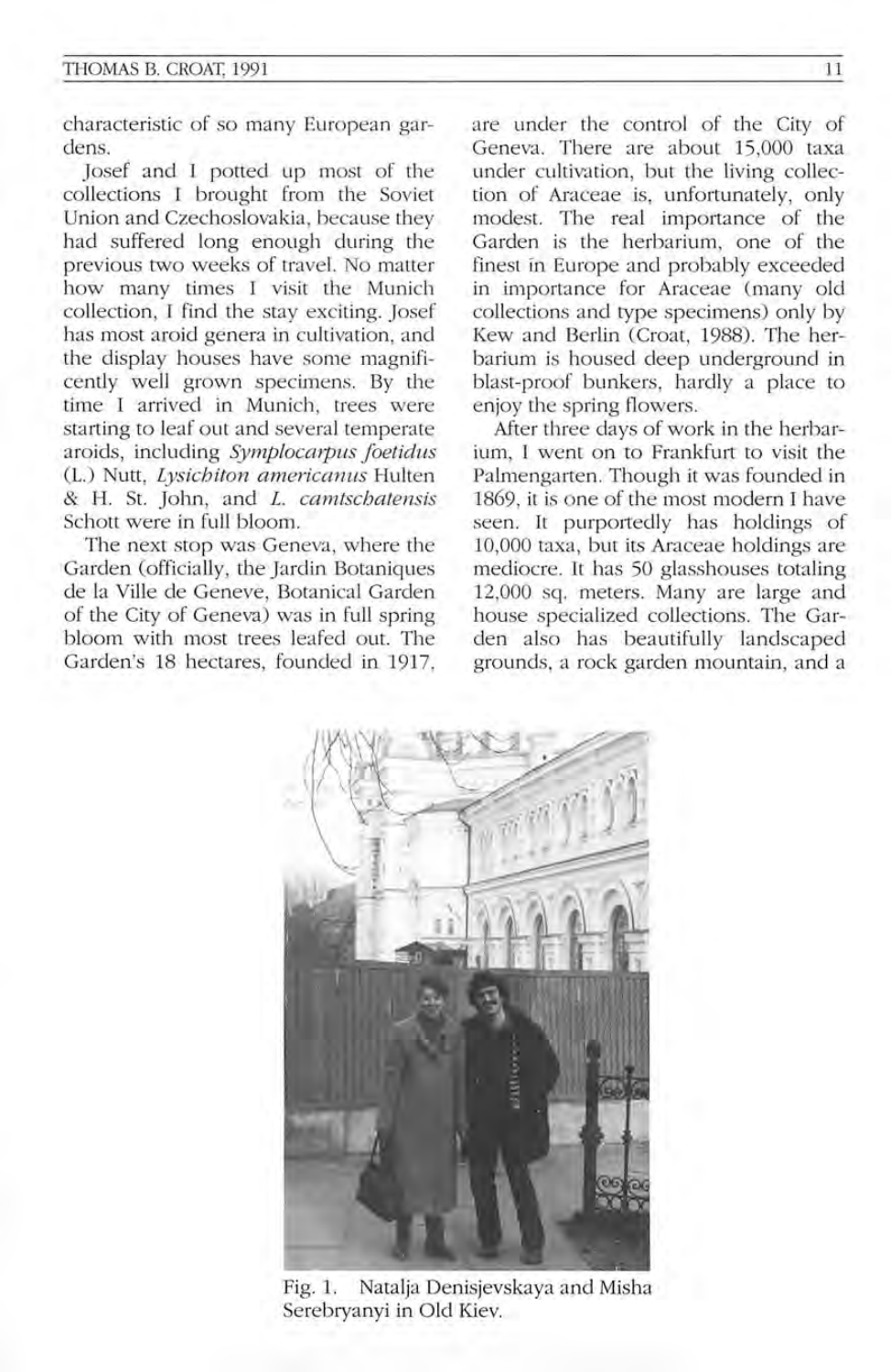large lake. In the nearby Botanical Institute of the University, Professor Kohlenbach and his students developed the technique to successfully do meristem culturing of *Amorphophallus titanum*  Becc. from leaf tissue.

A short train ride up the Rhine River valley brought me to Bonn, where I met Dr. Wolfram Lobin for the first time. Doctor Lobin is a staff member of the Bonn Botanical Garden and is working on the African members of *Amorphophallus.* The Garden, though small, is very interesting. It has a rich assortment of plants from several areas of the world, but emphasis is placed on plants from the Canary Islands.

Another brief train ride brought me to the Netherlands where, over the course of one week, I met with a variety of botanical and horticultural researchers. I spent the first evening and following day with Wilbert Hetterscheid, an aroid researcher working on a revision of *Amorphophallus.* Wilbert works for Vaste Keurings Commissie in Aalsmeer, a private group responsible for the naming and classification of all plants sold in the Dutch auction houses. He is personally responsible for verifying or naming all plants. *Amorphophallus* is his sideline, but he has a rich assortment of living and herbarium plant material, and is well on his way to completing the revision.

I spent one day with Hans Vissers, who is in charge of all living collections at the Free University of Amsterdam. After studying the small but interesting collection there, we drove up to Friesland to visit Rene Vogelsang. Vogelsang, an erstwhile agricultural engineer turned professional welder and multi-talented friend of Vissers, built and now operates a tissue culture lab. When he is not designing and building machinery, painting landscapes, or welding and forming metal into intricate shapes, Vogelsang spends his retirement developing tissue culture media and growth hormones.

Next, I spent three days at the State University of Utrecht Herbaria to study New World Araceae, especially specimens for the *Flora of Guiana* project currently in progress. I stayed with an old friend, Dr. Paul Maas, and his wife at their home in Bunum, near Utrecht. Paul is a specialist on Zingiberaceae, Cannaceae, and parasitic *Gentians.* 

While in Utrecht I visited the new University Botanical Gardens and the greenhouse complex and identified some Araceae for them. I also visited the Leiden University Botanical Garden, which was founded in 1590. Though none of the Dutch botanical gardens are remarkable for the extent of Araceae collections, all contain a number of interesting plants.

My trip to Europe was sponsored, in part, by Nic van der Knaap Anthuriumselecties, an excellent Anthurium breeding company in Bleiswijk, Holland. I toured their facilities and observed their breeding operations. I also studied, photographed, and vouchered the extensive collection of wild origin Ecuadorian Araceae made by Nic van der Knaap, owner, and Nick van Rosmalen, who is in charge of the breeding program. Some Ecuadorian plants will be used in their breeding operations and at least the sectional affinity of each collection is thus important to them. Their *Anthurium*  breeding operation is probably the largest of its kind in the world and is expanding into new, more modem facilities which will have much of the routine growing operation computerized and automated. Potted plants are presently monitored by photoelectric cells and are automatically re-spaced on benches to allow for better growth. Watering and fertilizing are also automated. The breeding program is extensive, with about 100 crosses resulting in over 100,000 seedlings each year for cut flower types and for houseplants. From those, about 3,000 are selected, tested, and registered. Those that pass the stringent tests will be reproduced by tissue culture, then grown